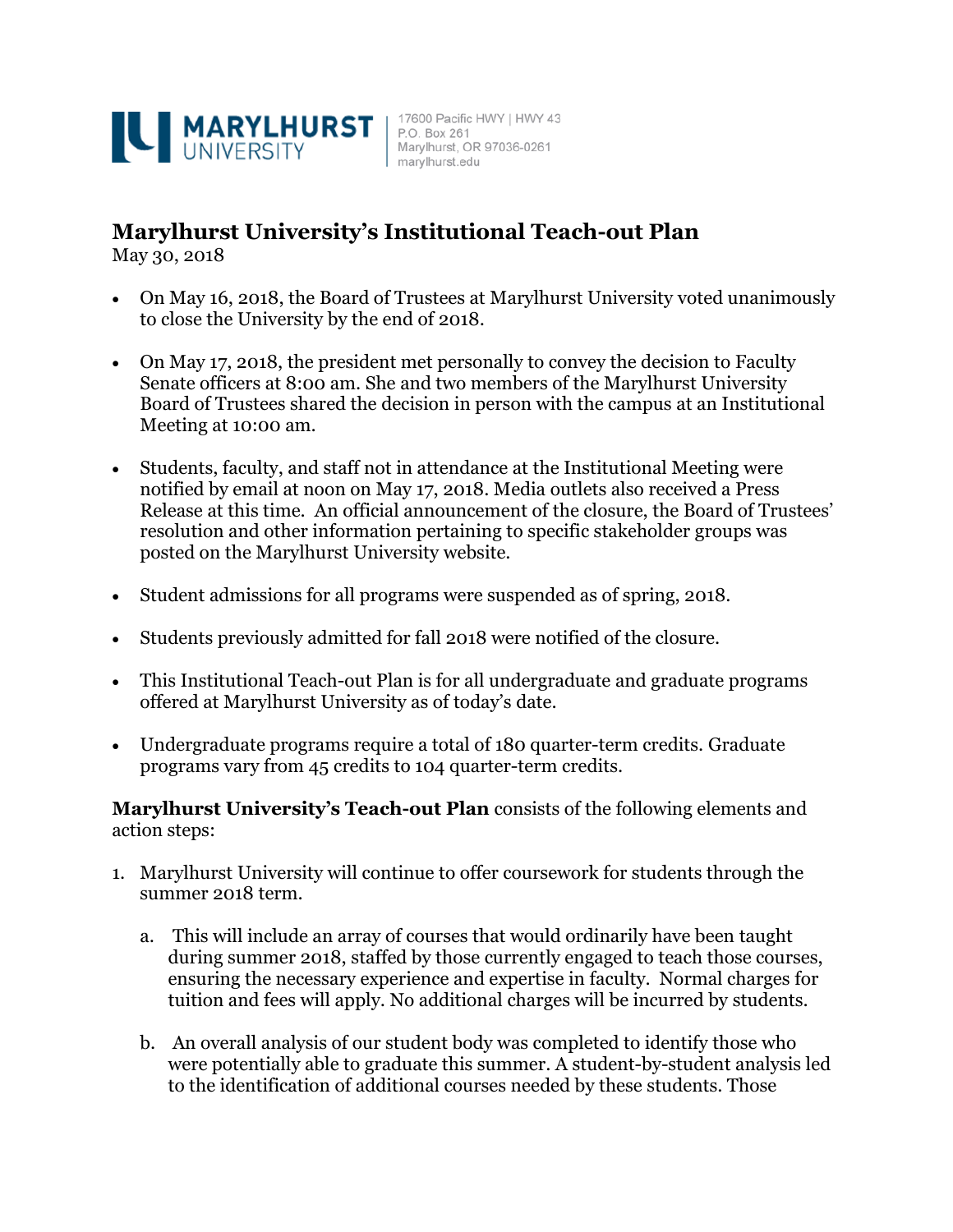courses have been added to the summer lineup. Staff who have historically taught those courses have been identified.

- c. Courses required based on the analyses above will be offered regardless of class size. The full range of student resources and support services will continue to be offered to ensure our ability to assist students in finding a path to degree completion.
- d. Program quality, the student experience in courses with too few students, and financial conditions require us to turn to other options for the students whose program requirements extend beyond summer 2018.
- e. Scholarship funds and other allowable resources will be provided to students as much as possible in summer term.
- 2. Marylhurst University has and will continue to present viable options for students to transfer to institutions that have similar programs, providing them with opportunities to make independent decisions about options for completing their program.
	- a. Within a week's time, all current Marylhurst students received individualized packets of information that could be shared with other institutions. It included official transcripts and unofficial copies. Individualized degree audit forms were included as well as copies of coursework accepted from other institutions.
	- b. A review of peer institutions in the region was completed to identify appropriate matches among students and programs. Institutions were identified as an appropriate match if they were regionally accredited and were able to provide a smooth transition for Marylhurst University students into programs of similar quality, requirements, and cost.
	- c. An institutional information session was held on May 24 at Marylhurst University. Twenty-five peer institutions were in attendance. Over 250 students attended. Students were able to share their transcripts with institutions of their choice and consider their options. Several students were admitted to programs on-site.
	- d. Follow-up sessions are planned for students within specific programs, with specific institutions that best match our programs' curriculum.
	- e. Online students have been provided with the same information as all other students. Students called into the two information sessions we held for students, and we responded to their questions as well as those who were physically in the room. We also directed all students to our website that includes information, FAQs, and ongoing updates. Here all students are specifically directed to make appointments with their advisers. Regarding the institutional information session, the website contains a listing of the institutions that were represented,